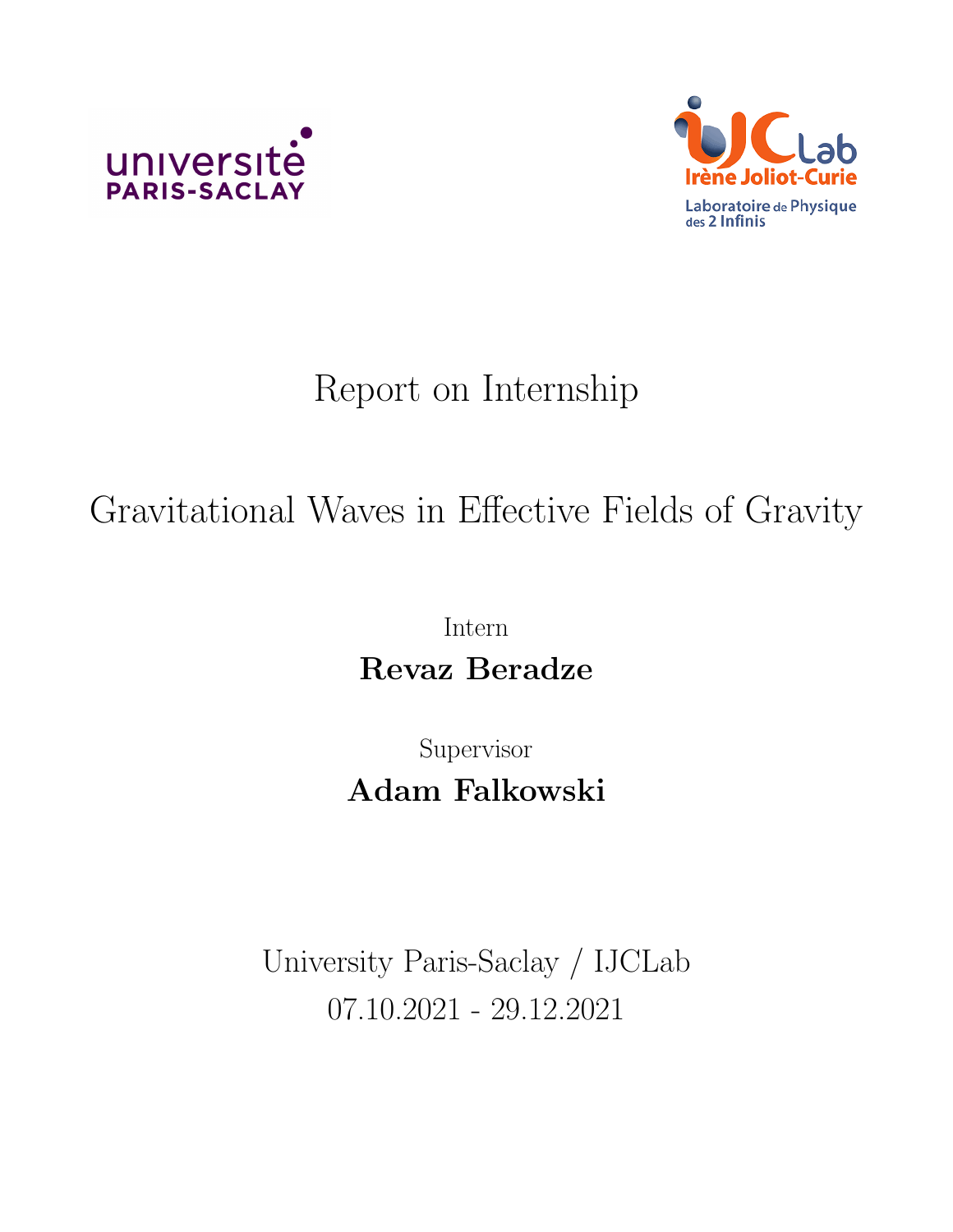Introduction: With this report I intend to explain the purpose of my internship. The paper describes the work that has been carried out during my visit, the results that have been obtained so far and the future prospects of the research in this field. In the conclusion, I summarize how useful the visit was for my professional development, the experience and skills I have acquired and how it contributes to my PhD thesis.

Location and duration: My internship named "Gravitational waves in effective fields of gravity" was conducted at University Paris-Saclay/IJCLab under supervision of Adam Falkowski. Internship started on 7th of October and ended on 29th of December.

PhD thesis theme and topic of the internship: In order to discuss the work carried out during my internship, that will be included in my PhD thesis, I briefly introduce the topic of my PhD study.

My PhD thesis named "Some Cosmological and Astrophysical Implications of Mirror World Model" mainly concerns the recent detection of gravitational waves and its analysis in the context of particular dark matter model - the mirror matter model. All normal matter constitutes only 5% in the whole energy of the universe, while 68% is thought to be dark energy and 27% is elusive dark matter. The existence of dark matter is sensed only by its gravitational effects and no 'dark matter particle' has been detected so far. Nevertheless, there are lot of theories that can explain dark matter and one of them is mirror matter model.

The standard model of particle physics unifies three fundamental forces of nature, but overlooks forth fundamental force - gravity. Therefore, it fails to explain dark matter. Mirror world model is an effective field theory suggesting that all particles of standard model have their twin mirror partners, which are invisible for ordinary particles, but can interact via gravitational force. If mirror particles are real, they can form stars, galaxies and even black holes and, thus, they can make up the dark matter. To prove this theory, one should search for the effects of mirror sector in cosmological and astrophysical experiments.

A recent detection of gravitational waves was a huge discovery that served as the beginning of a new era in the field of physics. Very compact objects such as neutron stars and black holes, existing in binary systems, merge and produce gravitational waves that were captured by detectors (LIGO and Virgo). But such cataclysmic events must be accompanied by the emission of electromagnetic radiation as well. However, only one out of 90 gravitational-wave events detected so far, had accompanying electromagnetic signal. Additionally, binary system's merger rates calculated from these discoveries, were relatively high than that, expected in various models.

The objective of my thesis is to explore whether these gravitational waves can be emerged from the mirror world. A good starting point is that, as already mentioned, mirror particles are invisible and interact with our world only through gravity, correspondingly, if compact objects that emitted these gravitational waves were made of mirror particles, all kind of radiation, except gravitational, will be unnoticed for us. Besides, mirror matter is dark matter candidate and it can be about 5 times more abundant than ordinary matter. What's more, mirror world is thought to be colder, that means more stars were formed at earlier stage of the evolution of the universe. Considering all this, unexpectedly high merger rates of binary systems can be naturally explained within mirror world scenario.

My PhD thesis will be based on the papers [\[1–](#page-7-0)[3\]](#page-7-1) written together with my supervisor Assoc. Prof. Merab Gogberashvili, as part of my PhD studies at Ivane Javakhishvili Tbilisi State University. In our works, we build up the model explaining experimental data of gravitational waves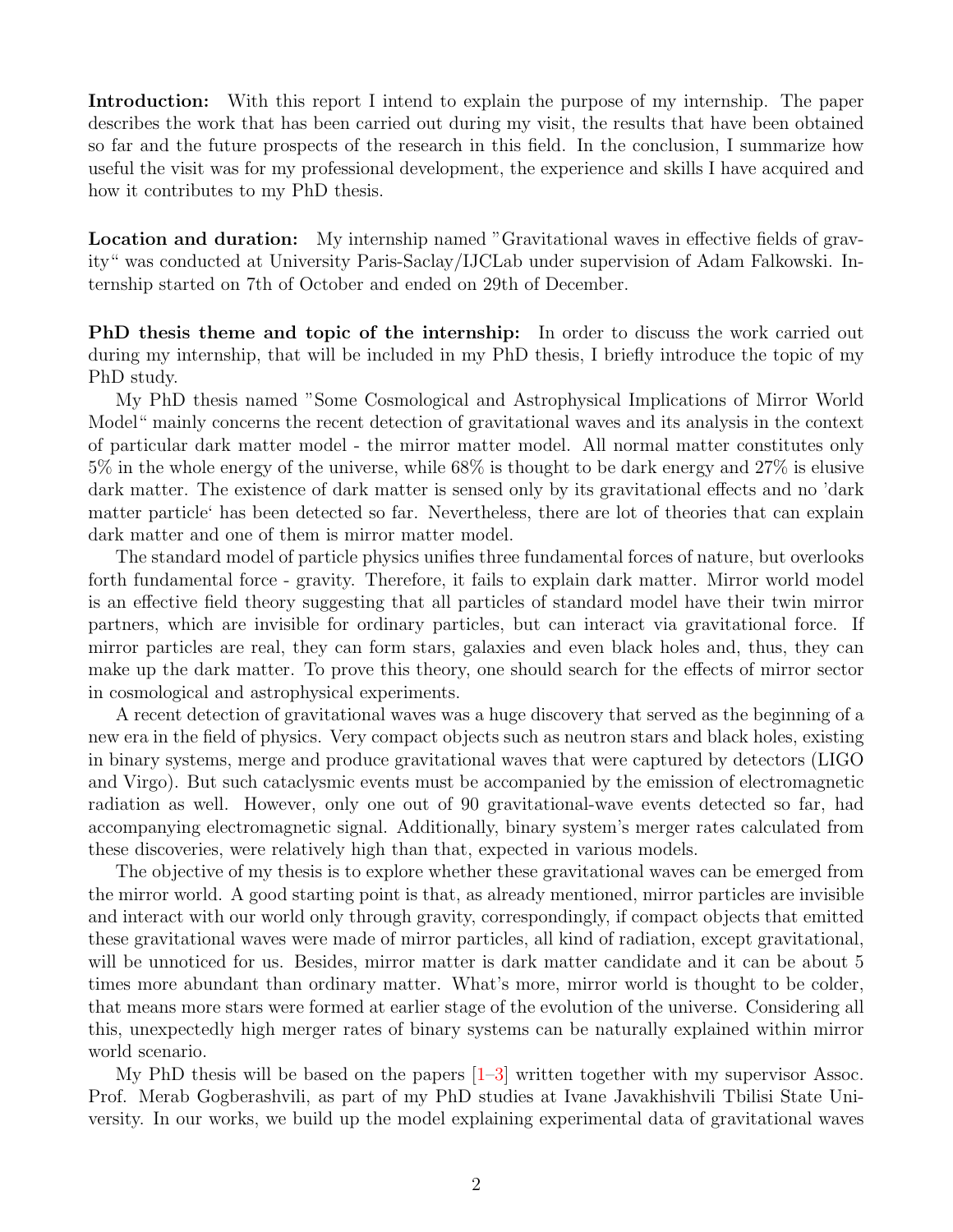within the framework of the mirror world. In our papers, we focus on the formation mechanisms of binary systems that emit gravitational waves captured by detectors. We argue, that absence of electromagnetic radiation and estimated values of binary merger rates are better explained if one considers the formation of binary systems in the mirror world model.

In the work carried out under supervision of Adam Falkowski during my internship at IJCLab, we focused on different aspect of this probable scenario. Our goal is to study the waveforms of gravitational waves and search for the possible sign of mirror world impact in the data recorded by the detectors. Our interest is aimed towards studying the systems consisting of one normal star and one mirror star. Taking into account the probability of oscillations between neutrons and mirror neutrons, existence of such systems is plausible.

In binary neutron star systems, two stars can rotate around each other for billions of years until they crash producing gravitational waves and forming a heavier neutron star or a black hole. While being far enough from each other, their motion can be described as motion of point-mass objects, i.e. their size can be neglected; this is a so-called inspiral phase. As they rotate, separation distance between the stars decreases continuously and at some point their size and internal structure starts to matter and one needs to consider tidal effects when describing the motion of the system. The effects of stars internal structure is imprinted in the gravitational waveform and exploring waves can give access to interior of the star. If one assumes that one of the stars is mirror neutron star, then situation changes: normal matter and mirror matter does not 'see' each other (except their gravitational attraction), that means, stars actually 'touch' each other at later moment than expected and it should have an impact on the gravitational waveform. Our core aim is to figure out how normal binary star inspiral waveform gets modified if one of the stars is mirror star and we want to check if this effect can be spotted in the experimental data of merging events.

Work conducted during the internship: In order to determine what type of correction emerges in a binary merger waveform if one object is a mirror star, one should know how the waveform comes out in normal case. So, the first part of my internship was devoted to studying the theory of emission of gravitational waves. Besides studying corresponding chapters in some well-known textbooks about gravitation, I thoroughly analysed the paper "The basic physics of the binary black hole merger GW150914" by LIGO/Virgo collaboration [\[4\]](#page-7-2), which presents a simplified approach to gravitational wave data analyses, that is adequate for our purposes. To be able to reproduce the known results for binary mergers, I also employed the lecture notes by Utah State University [\[5\]](#page-7-3).

With the purpose to get a more global view about gravitational wave physics I looked through the review articles "Gravitational waves from merging compact binaries: How accurately can one extract the binary's parameters from the inspiral waveform? " by Curt Cutler and Eanna E. Flanagan [\[6\]](#page-7-4) and "Probing the equation of state of neutron star matter with gravitational waves from binary inspirals in light of GW170817: a brief review" by Andreas Guerra Chaves and Tanja Hinderer [\[7\]](#page-7-5).

To get deeper insight into latest tools and modern approaches of gravitational waves physics, I researched many articles, among which the most useful for me were the following papers [\[8,](#page-7-6) [9\]](#page-7-7). Besides, I was lucky enough to attend "The Paris Saclay AstroParticle Symposium 2021" [\[10\]](#page-7-8), that was held in the Paris-Saclay University during my visit. The symposium lasted for six weeks, where the last two weeks were completely dedicated to gravitational wave physics. This served as a great opportunity to listen to talks by highly-respected scientists of the field from all around the world and get introduced with them in person.

Equipped with all the useful knowledge, I started setting up a numerical simulation in the first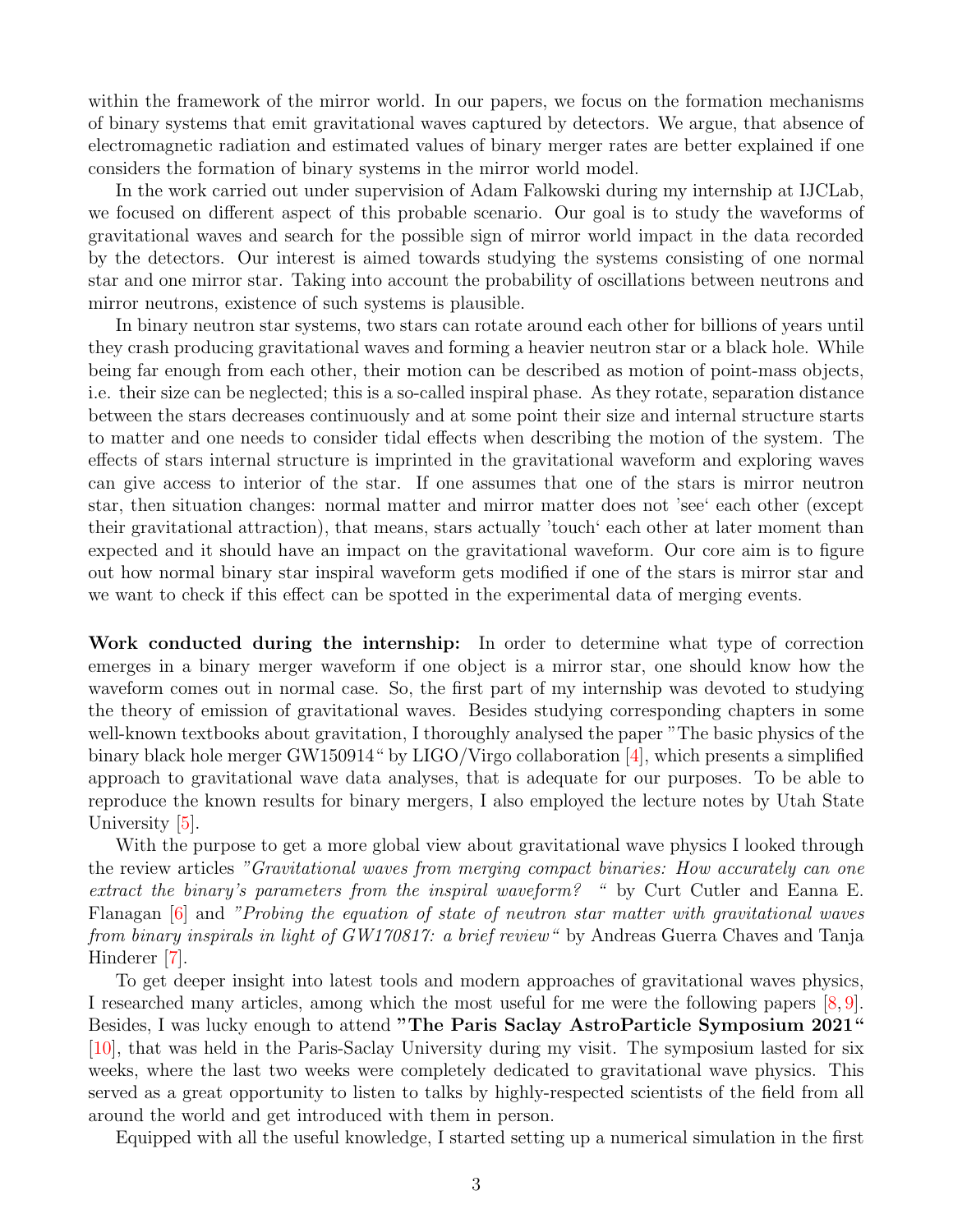<span id="page-3-0"></span>

Figure A1 A two-body system,  $m_1$  and  $m_2$  orbiting in the xy-plane around their C.O.M.

Figure 1: The figure is adopted from [\[4\]](#page-7-2)

place to repeat the well-known results for normal binary star mergers, before moving to a case of normal star - mirror star coalescence. In the first approximation gravitational wave emission is calculated for the inspiral of point-like objects. To get a clear vision, we are dealing with two point-mass objects that are orbiting around their center-of-mass in  $X - Y$  plane, as shown in the figure  $(1)$ .

Gravitational radiation is a so-called quadrupole radiation and in Einstein's theory it is given by the formula

<span id="page-3-1"></span>
$$
Q_{ij} = \int dx dy dz f(x, y, z) \rho(x, y, z) , \qquad (1)
$$

where the function  $f$  is

$$
f(x, y, z) = x_i x_j - \frac{1}{3} r^2 \delta_{ij} \quad (x_i = (x, y, z), \quad r = r_1 + r_2, \quad \delta_{ij} \text{ is Kronecker's delta}) \tag{2}
$$

and Dirac's Delta functions  $\delta$  are used to describe a mass density distribution function for point masses

<span id="page-3-2"></span>
$$
\rho(x, y, z) = m_1 \delta(x - x_1) \delta(y - y_1) \delta(z) + m_2 \delta(x - x_2) \delta(y - y_2) \delta(z) . \tag{3}
$$

Usage of Dirac's Delta functions guarantees that the mass distribution function is zero everywhere except one point, where the whole mass of the object is concentrated. One needs to integrate a formula for the quadrupole moment [\(1\)](#page-3-1), which is an easy task for point-like case. The result of integration is:

$$
Q_{ij} = \frac{1}{2}\mu r^2 \begin{pmatrix} \frac{1}{3} + \cos 2\omega t & \sin 2\omega t & 0\\ \sin 2\omega t & \frac{1}{3} - \cos 2\omega t & 0\\ 0 & 0 & -\frac{2}{3} \end{pmatrix},
$$
(4)

where  $\mu = \frac{m_1 m_2}{m_1 + m_2}$  $\frac{m_1m_2}{m_1+m_2}$  is reduced mass,  $\omega$  is a frequency of rotation and t is time. The so-called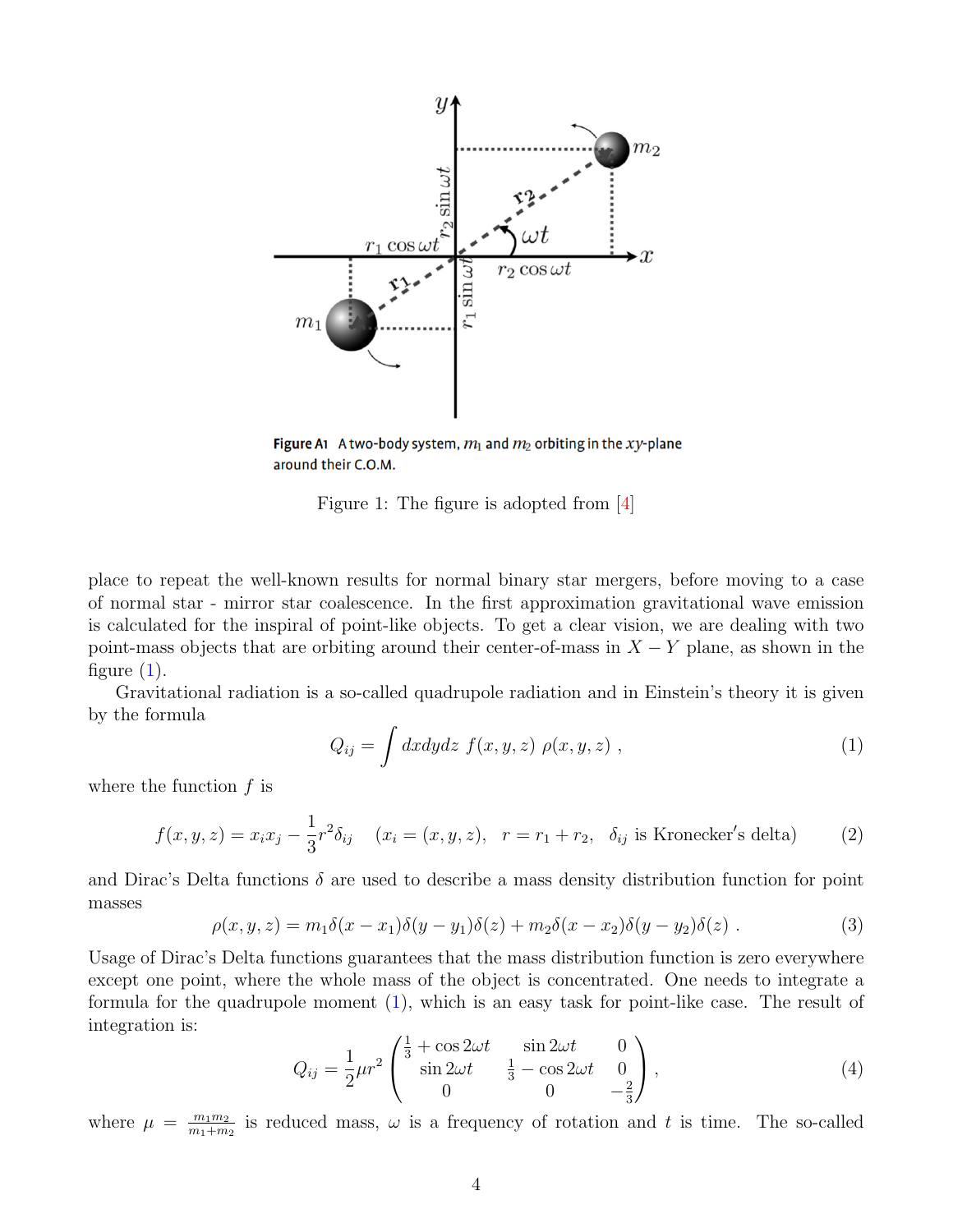gravitational wave strain tensor or a waveform for the binary system at a distance  $d<sub>L</sub>$  is given by

<span id="page-4-2"></span>
$$
h_{ij} = \frac{2G}{c^4 d_L} \frac{d^2 Q_{ij}}{dt^2} = \frac{4G\mu}{c^4 d_L} r^2 \omega^2 \begin{pmatrix} -\cos 2\omega t & -\sin 2\omega t & 0\\ -\sin 2\omega t & \cos 2\omega t & 0\\ 0 & 0 & 0 \end{pmatrix} , \qquad (5)
$$

where G is the Newton's constant of gravitation and c is the speed of light. The rate at which energy is carried away by the gravitational waves equals to

<span id="page-4-0"></span>
$$
\frac{dE_{GW}}{dt} = \frac{c^3}{16\pi G} \int \int \sum_{i,j=1}^3 \frac{dh_{ij}}{dt} \frac{dh_{ij}}{dt} dS = \frac{1}{5} \frac{G}{c^5} \sum_{i,j=1}^3 \frac{d^3 Q_{ij}}{dt^3} \frac{d^3 Q_{ij}}{dt^3} = \frac{32}{5} \frac{G}{c^5} \mu^2 r^4 \omega^6 \ . \tag{6}
$$

Orbital energy of the system is given as

$$
E_{\rm orb} = -\frac{GM\mu}{2r} \quad (M = m_1 + m_2 \text{ is a total mass}) \tag{7}
$$

and the loss of energy through gravitational radiation drains it, giving an equation

<span id="page-4-1"></span>
$$
\frac{dE_{\rm orb}}{dt} = \frac{GM\mu}{2r^2}\frac{dr}{dt} = -\frac{dE_{GW}}{dt} \ . \tag{8}
$$

Assuming that the energy radiated away over each orbit is small compared to  $E_{\rm orb}$ , one can describe each orbit as approximately Keplerian. Using Keplers third law and its time derivative

$$
r^3 = \frac{GM}{\omega^2} \ , \quad \dot{r} = -\frac{2}{3} \frac{\dot{\omega}}{\omega} r \ , \tag{9}
$$

and inserting  $(6)$  in  $(8)$ , one gets the main formula for a frequency change

<span id="page-4-3"></span>
$$
\dot{\omega} = \frac{96}{5} \frac{G^{5/3}}{c^5} \mu M^{2/3} \omega^{11/3} = \frac{96}{5} (G \mathcal{M}_c)^{5/3} \omega^{11/3} , \qquad (10)
$$

where  $\mathcal{M}_c = (\mu^3 M^2)^{1/5}$  is a so-called chirp mass.

A phenomenological form of the gravitational waveform is given by

<span id="page-4-6"></span>
$$
h(t) = h_0 \cos \phi(t) \tag{11}
$$

where  $h_0$  is called a scaling amplitude and equals to the coefficient of non-zero components of the strain [\(5\)](#page-4-2)

<span id="page-4-4"></span>
$$
h_0 = \frac{4G\mu}{c^4 d_L} r^2 \omega^2 = \frac{4(G\mathcal{M})^{5/3}}{c^4 d_L} \omega^{2/3}.
$$
\n(12)

 $\phi(t)$  is the gravitational wave phase and it evolves in time as:

<span id="page-4-5"></span>
$$
\phi(t) = 2\omega t + \dot{\omega}t^2 + \phi_0 , \qquad (13)
$$

where  $\phi_0$  is the initial phase of binary. Inserting a solution  $\omega(t)$  of the differential equation [\(10\)](#page-4-3) in [\(12\)](#page-4-4) and [\(13\)](#page-4-5) one gets a full form of gravitational waveform of merging binary [\(11\)](#page-4-6).

I built up the code for the software system **Wolfram Mathematica** that does all necessary calculations described above. Carrying out the processes of integration and simplification properly, and solving the differential equation  $(10)$ , I got the formula for frequency change and for the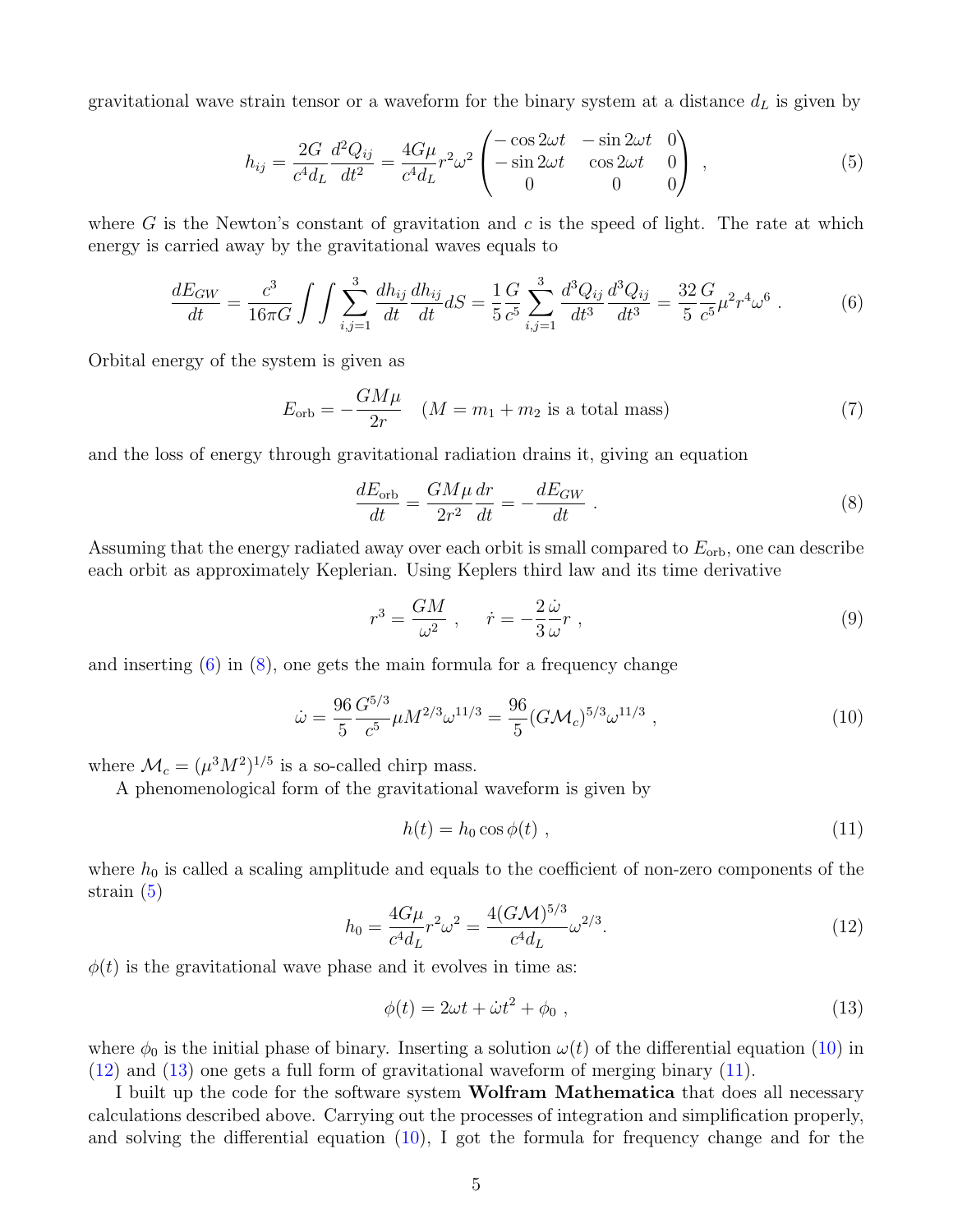<span id="page-5-0"></span>

Figure 2: Frequency and gravitational waveform as a function of time

gravitational waveform. The results are presented in the figure [\(2\)](#page-5-0). The left panel of figure [\(2\)](#page-5-0) shows the frequency as a function of time and how it increases as time flows and objects get closer to each other. The right panel of figure [\(2\)](#page-5-0) demonstrates time evolution of gravitational waveform or strain. As stars approach each other frequency and amplitude of the wave increase and at  $t = 0$ moment objects merge, ceasing emission of gravitational waves.

The results obtained here are in accordance with the results in the textbooks and papers that discuss the simplified point-mass case. Of course, this is not a full picture. In reality, when objects come close enough with each other, tidal effects are very important and cannot be neglected. Gravitational field gets very strong and one has to add a post-Newtonian expansion terms and calculations get very complicated. In real picture, the time just before the merger looks very different from our simplified discussion. However, this is not important for our purposes; normal star and mirror star does not see each other, so tidal effects won't play an important role. Nevertheless, size of the object would matter as objects will touch each other at different moment. So our goal is to repeat these calculations not for point-mass objects, but for objects that have a finite radius and we want to explore how the evolution of such systems depends on the object's size.

For these purposes, instead of Dirac's delta functions in mass distribution formula [\(3\)](#page-3-2), we want to use the Heaviside's step function that we build like this:

$$
\theta(x, y, z) = \begin{cases} 1, & |r - r_2| < R \\ 0, & |r - r_2| > R \end{cases} \tag{14}
$$

or in more short notation

<span id="page-5-1"></span>
$$
\theta \left( R - \sqrt{(x - x_2)^2 + (y - y_2)^2 + z^2} \right) \ . \tag{15}
$$

This function equals to one,  $\theta = 1$ , if its argument is  $> 0$ , i.e. at distance R from a point  $(x_2, y_2, 0)$  and equals to zero in every other place. So it is a ball with radius R centered at some point  $(x_2, y_2, 0)$ , that for some arbitrary numbers could be drawn using Wolfram Mathematica (figure [3\)](#page-6-0). For simplicity, we consider the occasion when one object has finite radius and second object is still in point-mass approximation. This case could be an example of black hole - neutron star merger, but when one neglects strong field effects, however still accounting for the finite size effects of object. In this set, the mass distribution function [\(3\)](#page-3-2) will change and take the form:

<span id="page-5-2"></span>
$$
\rho(x, y, z) = m_1 \delta(x - x_1) \delta(y - y_1) \delta(z) + m_2 H\left(R - \sqrt{(x - x_2)^2 + (y - y_2)^2 + z^2}\right) \ . \tag{16}
$$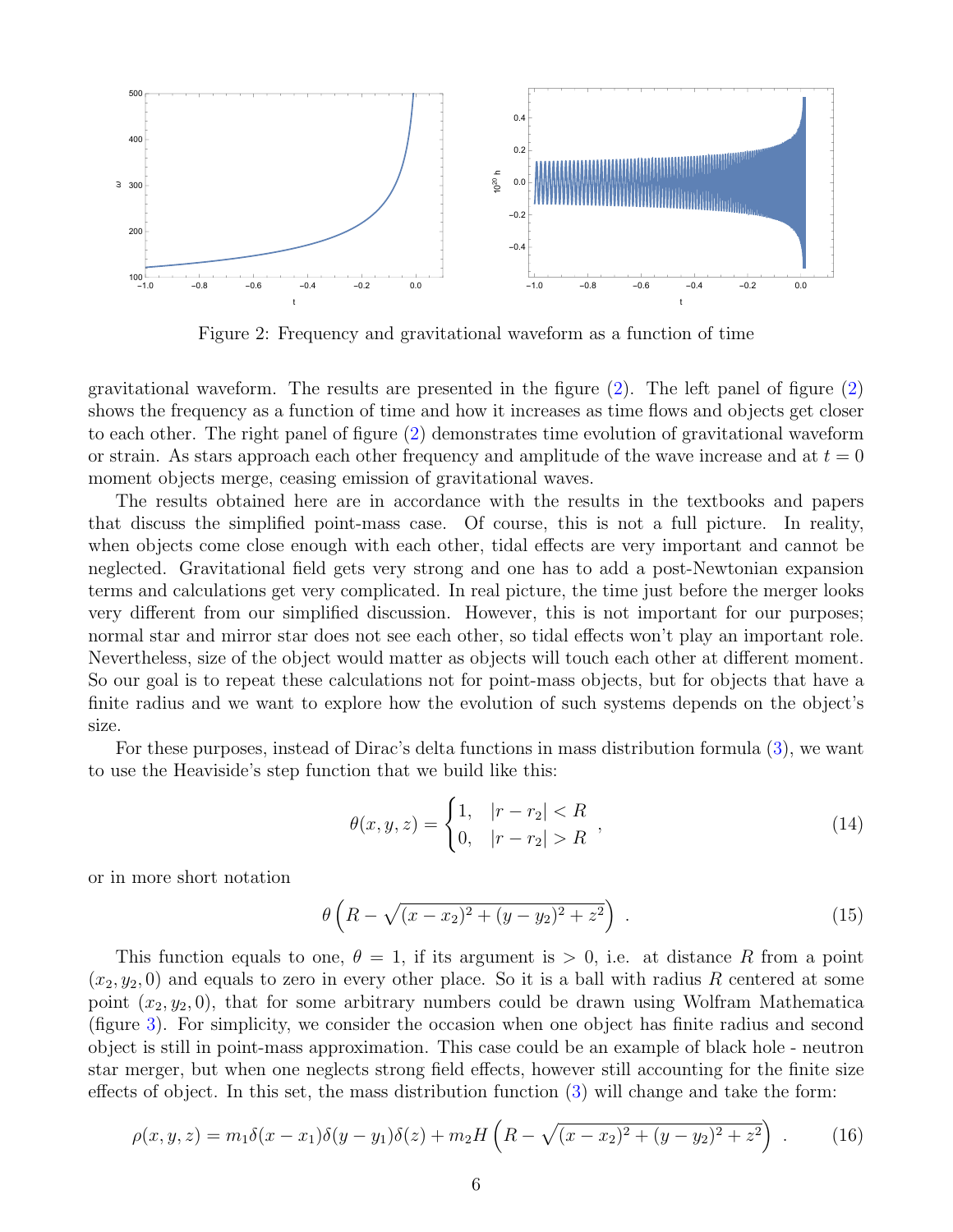<span id="page-6-0"></span>

Figure 3: Ilustration of Heaviside's distribution function [\(15\)](#page-5-1)

But at this point computations do not remain so straightforward. It is not so easy to integrate [\(16\)](#page-5-2) to get the quadrupole formula. We have checked that, in principle, one can at first differentiate the distribution function with respect to time and do the integration afterwards, without affecting the final results. Such approach looks more accessible in our case. We have made some progress towards this challenging calculations, however some steps still need to be fixed. The work on this task is still ongoing and we hope to have interesting results in the near future.

Once our final formula for frequency change is ready, we will draw the graphs similar to [\(2\)](#page-5-0), but for 'finite-size case', and compare these two configurations. Knowing the pattern that distinguishes between the finite size case and point-mass approximation, we will be able to search for the possible signs in the waveforms of actual merger events witnessed by LIGO/Virgo detectors. This will enable us to check if mirror world scenario could be plausible for binary compact object mergers, that are seen through gravitational wave detections.

Outcome of the internship: During the internship I started working on a topic that represents one of the sub-themes of my PhD topic. Together with my supervisor Adam Falkowski, we planned to investigate merger of normal star with mirror star and our aim was to search a sign of such mergers in the data of gravitational waves recorded by LIGO/Virgo detectors.

In the first half on the internship, I studied relative literature of gravitational wave physics. After that, I developed the computational code that repeats known calculations for gravitational waveform in point-like approximation. Then we came up with the idea to consider actual size of star, in order to study dependence of merger waveform on the size of object, that is necessary for our case. In mass density distribution formula, instead of Dirac's Delta functions, we inserted Heaviside's step function, that we built up in a proper manner. With this change, computations get quite complicated. We solved many problems in these calculations, however, some steps still need to be fixed before we get our final results.

While dealing with these computations, I managed to advance my skills in Wolfram Mathematica. I mastered myself in dealing with some non-trivial integrals, working with some special functions, solving differential equations and making plots.

Also I attended the international conference "The Paris Saclay AstroParticle Symposium 2021",